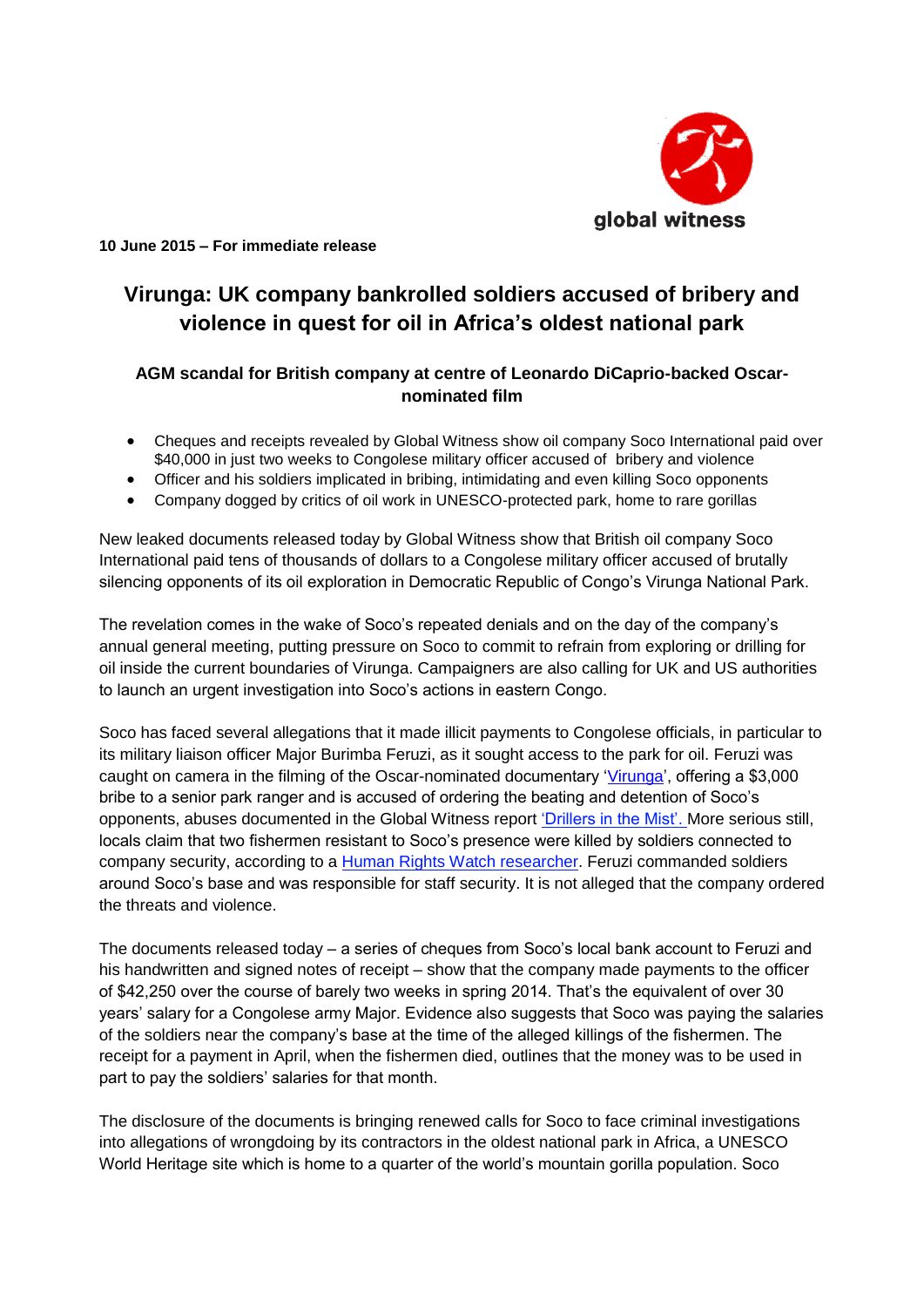should be held responsible for actions carried out in the company's interest by people in its pay, campaigners say.

"These documents show that despite Soco's repeated denials the company has paid tens of thousands of dollars to an army officer accused of bribing and intimidating those trying to stop oil exploration in one of Africa's natural treasures. These payments may only be the tip of the iceberg" said Nathaniel Dyer, head of the Congo team at Global Witness.

"The UK Serious Fraud Office and the US Department of Justice must launch a full investigation into the company's practices in Virunga, especially into whether it breached bribery and corruption laws. The company should not be allowed to sell its block before an independent and credible inquiry is undertaken and published, and appropriate action is taken."

In response to questions about the cheques and receipts published today, Deputy CEO Roger Cagle said that Feruzi had been assigned to Soco following a requirement to have a military liaison in the region. Cagle said neither Feruzi "nor any other soldiers were ever employed by Soco and all orders were provided to them by the DRC [Congolese] Government." Any financial arrangements were "above board" and agreed with the Congolese government, Cagle added. Cagle said that Clifford Chance, the company's solicitors, is "investigating matters" and that any allegations of this nature are treated by Soco with the "utmost seriousness" and that the company is "committed to operating under the best business practices". In a [2014 letter to Global Witness,](https://www.globalwitness.org/documents/10623/soco%20response%20-%204%20june%202014.pdf) Soco denied breaching UK bribery laws and condemned the use of violence and intimidation. A Soco representative also said the company has not paid Feruzi.

Nathaniel Dyer said, "Soco's half-hearted response to these serious allegations must end here. Soco must commit to respecting Virunga's current boundaries, and it must be held accountable for any past wrongdoing."

### **The back story: cheques, lies and videotape**

The evidence shows that in spring 2014, around the time that Soco began critically important seismic testing in Virunga, the company paid Feruzi while simultaneously making denials of its involvement with him. In the space of just five weeks between 24 April and 29 May 2014, Soco made two payments to Feruzi. In the same period Soco gave three separate on-record statements to the BBC, Global Witness and its own shareholders, in which it denied any payments to Feruzi or said that he had no role for the company.

In May, just two weeks after Feruzi received four cheques totalling \$15,600 from a Congolese bank account in Soco's name, a Soco spokesperson told Global Witness, "He [Feruzi] hasn't received money from us…We wouldn't allow that and the books haven't revealed that he has." A more detailed chronology of these events is also available here.

[Media reports in March](https://soundcloud.com/bbcafrica/dr-congo-virunga-national-park-boundary-changes-planned) this year said that soldiers guarding Soco installations were paid by the company and had beaten locals who were trying to fish on the lake. The BBC reported at the time that [Soco s](http://www.bbc.co.uk/news/world-africa-31876577)aid it had never paid Feruzi or any other soldiers, directly or indirectly, and that "the soldiers' salaries were paid by the government in the usual way."

In one of the leaked handwritten receipts Feruzi says he received the money from Damas Vunabandi, and the other refers to "Mr Damas". Damas Vunabandi was at the time Soco's protocol